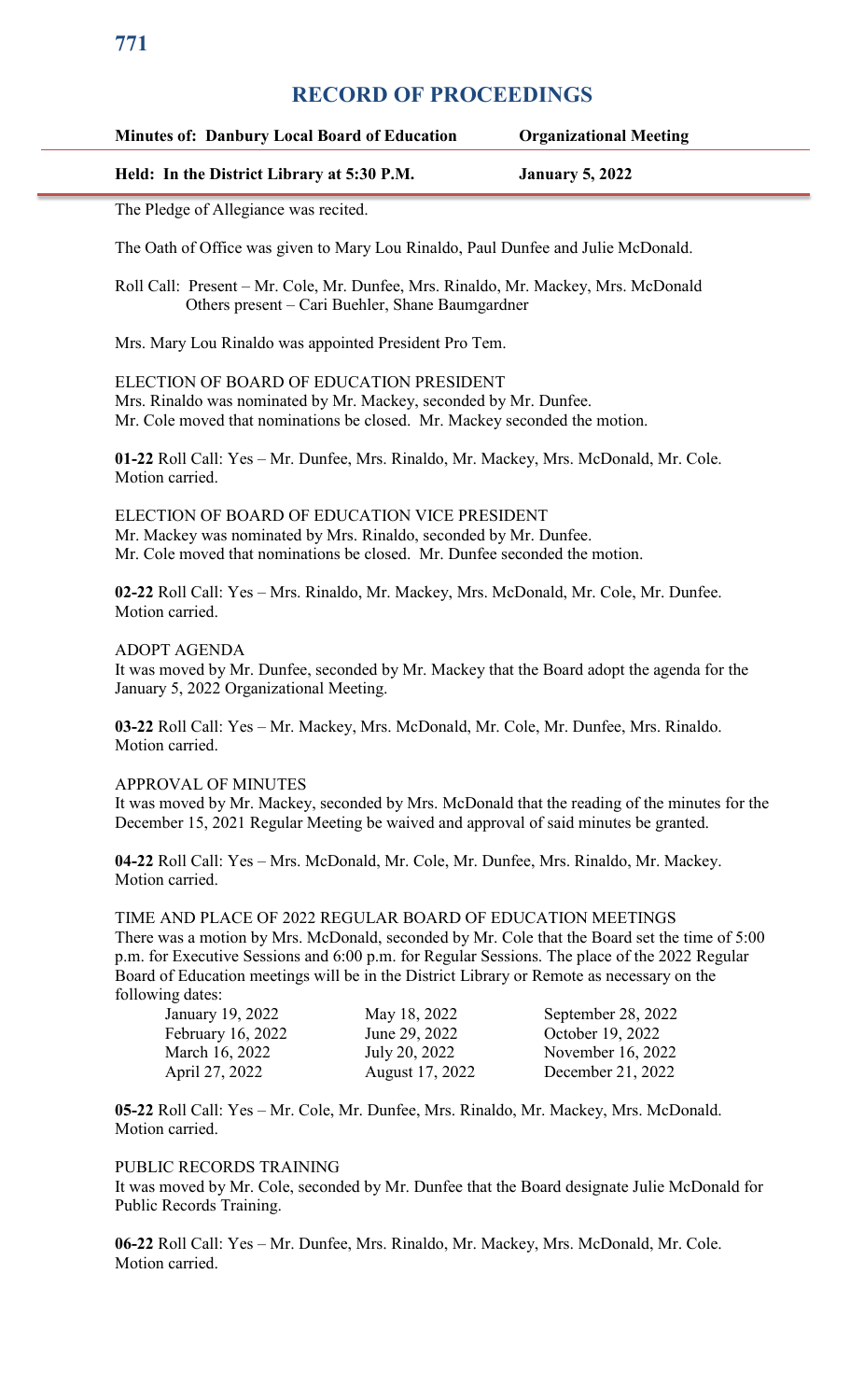## **Minutes of: Danbury Local Board of Education Organizational Meeting**

## **Held: In the District Library at 5:30 P.M. January 5, 2022**

## COMMITTEE ASSIGNMENTS

Audit/Finance BOE Representation: Mrs. Rinaldo and Mr. Dunfee Meeting Dates (Thursday  $\omega$  11:00 a.m. prior to every monthly board meeting)

Building & Grounds/Cafeteria & Transportation/Technology BOE Representation: Mr. Mackey and Mr. Cole Meeting Dates (Quarterly @ 8:00 a.m.)

Public Relations & Student Achievement BOE Representation: Mrs. McDonald and Mr. Dunfee Meeting Dates (Quarterly @ 4:30 p.m.)

Legislative Liaison Mr. Mackey

## ALTERNATE TAX BUDGET

It was moved by Mr. Dunfee, seconded by Mr. Mackey that the Board approve the Alternate Tax Budget for 2023.

**07-22** Roll Call: Yes – Mrs. Rinaldo, Mr. Mackey, Mrs. McDonald, Mr. Cole, Mr. Dunfee. Motion carried.

**COMMUNICATIONS** Discussed District calendar changes

#### NEW BUSINESS

AUTHORITY TO ENCUMBER FUNDS: ISSUE AND SIGN WARRANTS It was moved by Mr. Mackey, seconded by Mrs. McDonald that the Treasurer, Shane Baumgardner, and the Superintendent, Cari Buehler, be authorized to encumber funds and incur obligations in amounts provided by the annual appropriations resolutions or amendments thereto.

- 1. Furthermore, that Shane Baumgardner is authorized to sign warrants issued by payments of the same.
	- 2. Furthermore, that Shane Baumgardner is authorized to sign warrants with a facsimile check signing machine or a hand signature.

**08-22** Roll Call: Yes – Mr. Mackey, Mrs. McDonald, Mr. Cole, Mr. Dunfee, Mrs. Rinaldo. Motion carried.

## PURCHASING AGENT

It was moved by Mrs. McDonald, seconded by Mr. Cole that the Board authorize the Superintendent or her designee to serve as the purchasing agent for the school district for the year 2022.

**09-22** Roll Call: Yes – Mrs. McDonald, Mr. Cole, Mr. Dunfee, Mrs. Rinaldo, Mr. Mackey. Motion carried.

## PAPER OF RECORD

It was moved by Mr. Cole, seconded by Mr. Dunfee that the Sandusky Register be designated the paper of record for action presented by the Danbury Local School District for the year 2022.

**10-22** Roll Call: Yes – Mr. Cole, Mr. Dunfee, Mrs. Rinaldo, Mr. Mackey, Mrs. McDonald. Motion carried.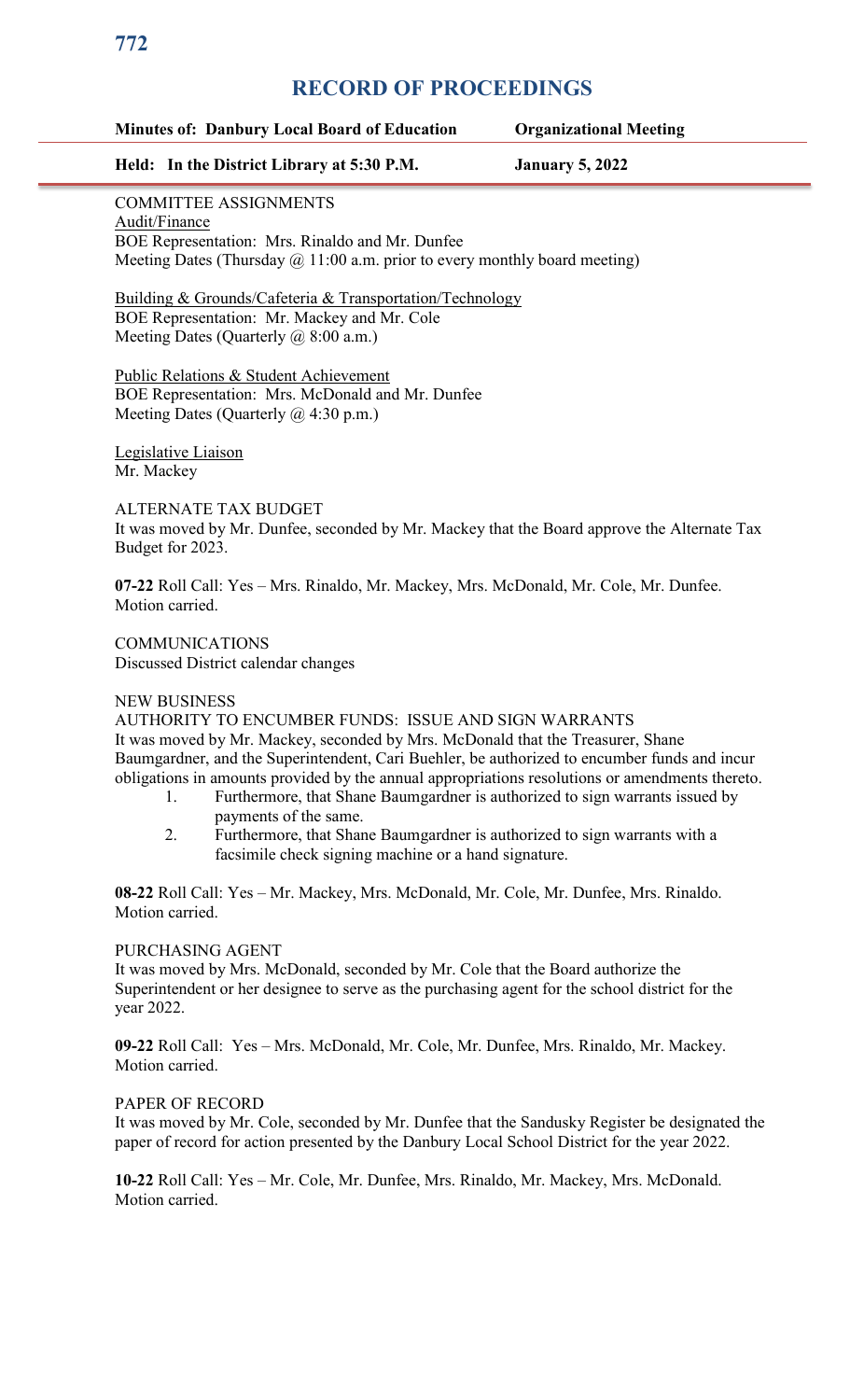## **Minutes of: Danbury Local Board of Education Organizational Meeting**

## **Held: In the District Library at 5:30 P.M. January 5, 2022**

## TEMPORARY PERSONNEL

It was moved by Mr. Dunfee, seconded by Mr. Mackey that the Superintendent be authorized to employ such temporary personnel as is needed for emergency situations. Employment will be reported to the Board of Education.

**11-22** Roll Call: Yes – Mr. Dunfee, Mrs. Rinaldo, Mr. Mackey, Mrs. McDonald, Mr. Cole. Motion carried.

#### **MEETINGS**

It was moved by Mr. Mackey, seconded by Mrs. McDonald that the Superintendent and Treasurer be authorized to attend in-services and state meetings which may benefit them in carrying out their duties to the District.

**12-22** Roll Call: Yes – Mrs. Rinaldo, Mr. Mackey, Mrs. McDonald, Mr. Cole, Mr. Dunfee. Motion carried.

#### FUNDING

It was moved by Mrs. McDonald, seconded by Mr. Cole that the Board authorize the Superintendent to apply for federal and state funding, including Title I, CCIP, IDEA Part B, Lunch Room Subsidy and other grants which may benefit our school program. Input from students, staff, and community is welcome as we put together applications and plan how to spend these funds. (Please notify the Superintendent with your suggestions at 9451 E. Harbor Rd., Lakeside-Marblehead, OH 43440)

**13-22** Roll Call: Yes – Mr. Mackey, Mrs. McDonald, Mr. Cole, Mr. Dunfee, Mrs. Rinaldo. Motion carried.

#### SERVICE FUND

It was moved by Mr. Cole, seconded by Mr. Dunfee that the Board establish a service fund in accordance with O.R.C. 3315.15 and authorize board members to attend in-service and state meetings which will benefit them in carrying out their duties as board members.

**14-22** Roll Call: Yes – Mrs. McDonald, Mr. Cole, Mr. Dunfee, Mrs. Rinaldo, Mr. Mackey. Motion carried.

#### OHIO SCHOOL BOARDS ASSOCIATION

It was moved by Mr. Dunfee, seconded by Mr. Mackey that the Board join the Ohio School Boards Association for 2022.

**15-22** Roll Call: Yes – Mr. Cole, Mr. Dunfee, Mrs. Rinaldo, Mr. Mackey, Mrs. McDonald. Motion carried.

#### OSBA LEGAL ASSISTANCE FUND

It was moved by Mr. Mackey, seconded by Mrs. McDonald that the Board adopt the following OSBA Legal Assistance Fund resolution:

**WHEREAS**, the Danbury Board of Education wishes to support the efforts of other boards of education to obtain favorable judicial decisions and,

**WHEREAS,** the Ohio School Boards Association Legal Assistance Fund has been established for this purpose,

**THEREFORE,** the Board hereby resolves to participate in the OSBA LAF for calendar year 2022 and authorizes the Treasurer to pay the LAF \$250.

**16-22** Roll Call: Yes – Mr. Dunfee, Mrs. Rinaldo, Mr. Mackey, Mrs. McDonald, Mr. Cole. Motion carried.